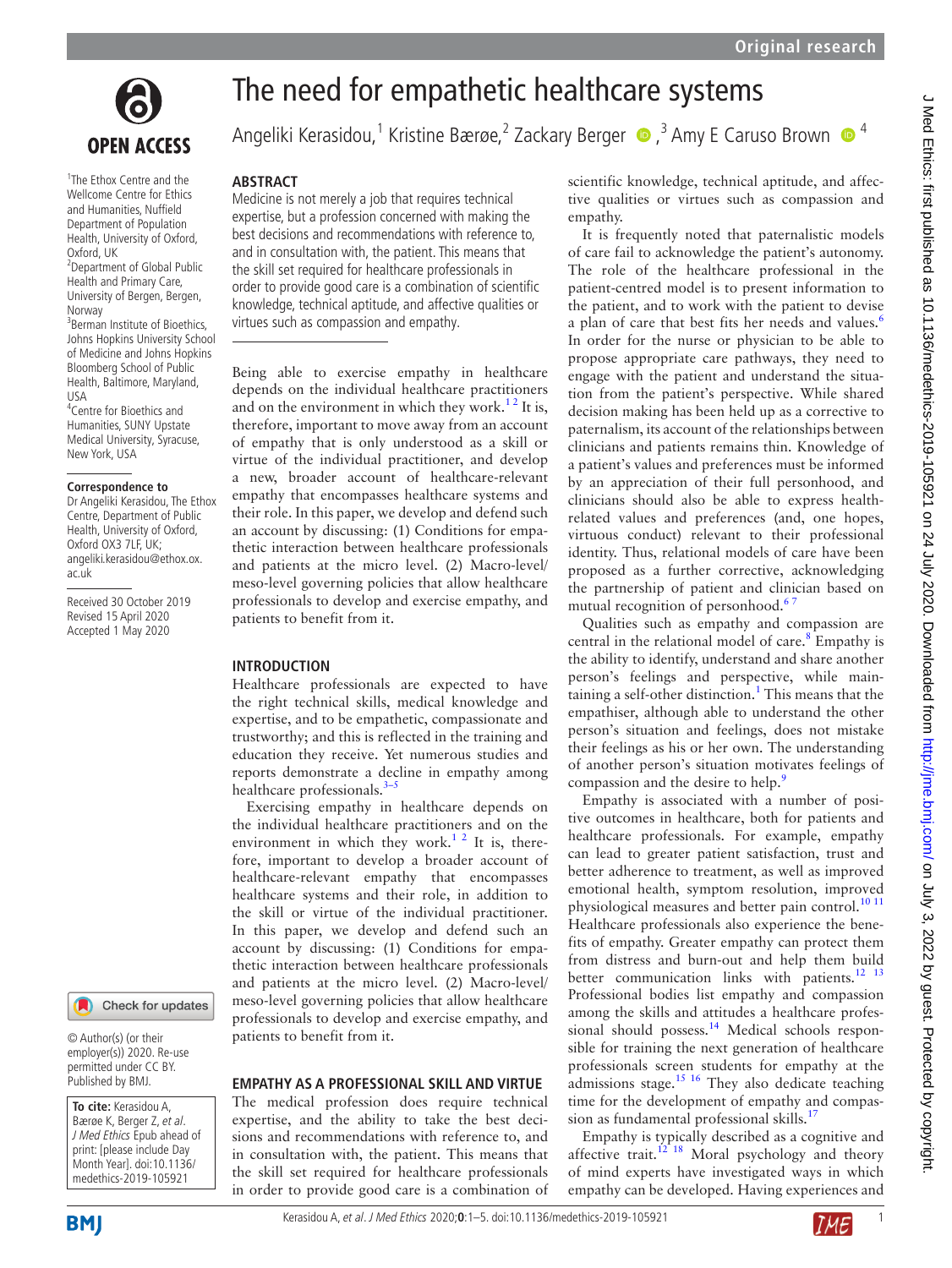interactions with a wider variety of individuals, finding oneself in different circumstances, and using imagination can help people understand situations from another perspective.<sup>19</sup> Courses that seek to widen the social, moral and psychological experiences of students can help hone and foster skills of empathy and compassion. $20$  Yet, having good empathy skills is not enough for the expression of empathy. Expressing empathy also requires moral conviction, intention and orientation, akin to that required for the development and exercise of virtues. According to Aristotle, in order for a person to acquire virtues, she needs to want to do what is good (*kalon*) rather than what is not good, shameful or ugly (*aischron*). As Tong notes, people who engage only their cognitive capacities may be good at analysing how to achieve a certain goal, but are quite poor at determining whether achieving this goal is good or of value.<sup>[21](#page-4-12)</sup> The expression of empathy, therefore, as a professional skill and virtue requires the engagement of both cognitive and affective capacities as well as the intention and desire to do what is good. Teaching and learning, as well as habituation through lifelong reflection, action and relationships have been suggested as ways to promote empathy and compassion among healthcare professionals. $^{22}$  $^{22}$  $^{22}$ 

## **Barriers to empat hy**

Despite the value and importance of empathy and compassion in healthcare, in recent years there has been a notable decline of empathy among healthcare staff. Studies have followed the loss of empathy among medical students as they move through their years of training, $^{23}$  $^{23}$  $^{23}$  empirical studies have demonstrated the low levels of empathetic engagement in clinical settings,  $2425$  and reports following care malpractices have highlighted a deficit of empathy in current medical practice.<sup>[4 26](#page-4-16)</sup> The development of courses teaching empathy, as mentioned above, has been a reaction to such acknowledgements of the decline of empathy in healthcare. Healthcare educators and institutions feel that they have to intensify their efforts to promote healthcare values such as empathy and compassion. Consequently, a number of new teaching techniques and evaluation methods have emerged to measure and monitor the effects of empathy teaching on the exercise of empathy on the ground, in clinical settings.<sup>17 27-29</sup> Despite this increased attention on teaching empathy, studies still demonstrate that upholding these professional moral standards in practice is neither straightforward nor easily achieved.<sup>25 30</sup>

The reasons attributed to empathy decline in healthcare practice most often move beyond individual failings. It is not innate callousness or inability to engage with others that, in the majority of cases, leads to the absence of empathy and compassion in the therapeutic encounter. The factors most often cited include long working hours, understaffing, inability to spend sufficient time with patients, increased pressure to meet operational targets and increased workload.<sup>125</sup> Professional bodies and institutions have responded to such findings by highlighting the value of empathy and compassion, and by coming up with plans to address the problem. For example, in the UK following the Francis Inquiry, which investigated failures of care at Mid-Staffordshire NHS Foundation Trust in 2013, the NHS created a new strategy intended to develop the culture of compassionate care, and outlined six areas of action, including measuring impact and embedding care values into effective training and recruitment strategies for staff. $31$ 

The majority of the interventions for the enhancement of empathy are often directed towards individuals. Whether through effective training and recruitment in medical schools or by helping existing staff develop skills to make 'every contact

(with patients) count', the locus of attention has been the individual healthcare practitioner. This may be because, as mentioned above, empathy is perceived as an individual characteristic, or personal virtue that professionals are expected to demonstrate in their practice. When professionals fall short of this expectation, those in charge often look to the individual and try to identify reasons why that person might have failed to adhere to the established moral professional standards: Is it a knowledge deficit problem? Is it a personal moral shortcoming? Is it that the individual involved lacks resilience and cannot cope with the pressures of professional life? For each one of these problems, an answer is developed, such as mindfulness courses to help individual healthcare professionals cope with their high-pressure profession.[32 33](#page-4-19) Yet, focusing on the individual has meant that other factors that contribute to the decline of empathy in practice are often sidelined or ignored.

## **EMPATHY AND THE ROLE OF SYSTEMS**

Studies have explored the impact of empathy training on the delivery of care, as well as how courses on resilience and mindfulness can help address the perceived deficit of empathy. However, there is one issue that, although acknowledged, is rarely explored. This is the role systems play in facilitating or impeding individuals' efforts to behave in a way consistent with their professional values. A very broad approach to this issue is captured by the idea of a caring institution,  $34$  and the suggestion that institutions ought to manifest empathetic concern for all people and 'for those who promulgate, maintain, or participate in them'. $3$ 

The context and structure in which practitioners operate play an important role in their ability to act in certain ways, as well as contributing to their beliefs about how they ought to act. It is therefore important to 'ensure that our institutions facilitate the formation and preservation of justified morally relevant beliefs  $(p. 110)$ <sup>36</sup>. One way that institutions can influence the moral beliefs and actions of individuals is by creating conditions that promote or incentivise certain practices and reinforce the holding of specific viewpoints. In the case of empathy and compassion in healthcare, a system that rewards processing patients quickly to meet operational targets, or rewards healthcare personnel for focusing on the illness rather than treating the patient holistically would reinforce the belief that skills such as empathetic engagement are not valuable or important and therefore ought not be prioritised. As O'Neil notes: 'performance indicators have a deep effect on professional and institutional behaviour. [...] If waiting lists can be reduced faster by concentrating on certain medical procedures, hospitals have reason to do so, even if medical priorities differ. *Perverse incentives are real incentives*  $(p. 55)$ <sup>[37](#page-4-23)</sup>

Even if empathy is understood as a virtue rather than a skill, if the environment in which healthcare practitioners operate is not supportive of the expression of such a virtue, it is less likely that individuals operating in this environment will have the opportunity to develop it. $38$  It is through habituation that we acquire virtues, but without opportunity or space to practice such virtues, habituation is stifled and moral development hampered.

# **EMPATHETIC HEALTHCARE SYSTEMS**

Institutions and systemic structures play an important role in the expression, practice and habituation of empathy and compassion in healthcare. Although their role and influence has been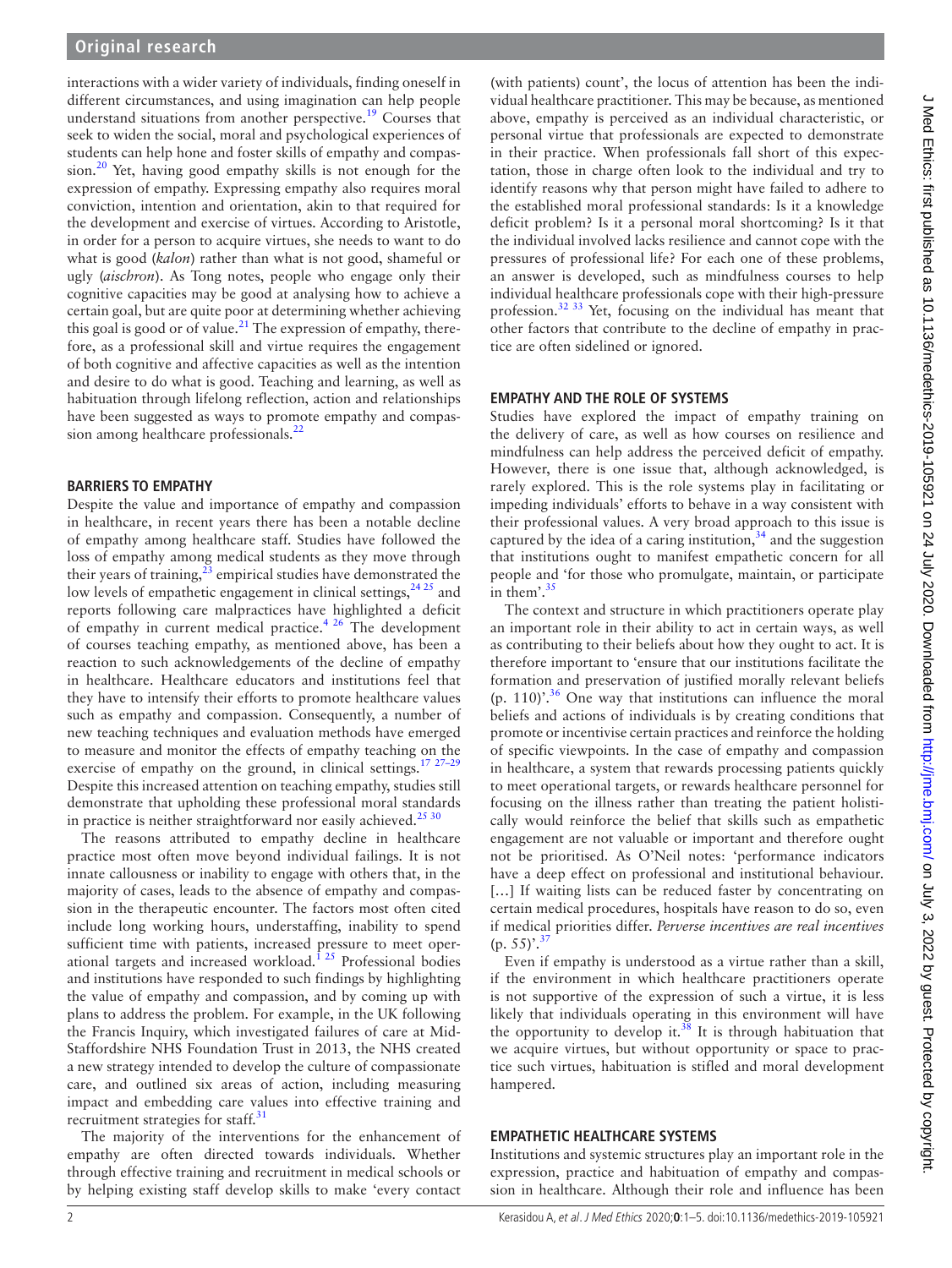acknowledged,<sup>[4](#page-4-16)</sup> the general tendency to regard empathy and compassion as merely professional skills or personal virtues has directed the focus on the individual rather than on systems and structures. We therefore propose that the notion of empathy is extended to include moral agents other than individuals; in this case systems and institutions. This way, attention can be directed to the ways in which systems and institutions can express and support empathy. It falls outside the remit of this paper to argue the reasonableness of considering collectives as distinct moral agents to which moral characteristics can be attributed; but this position has been defended elsewhere.[39](#page-4-25)

We define empathetic systems or institutions as 'systems and institutions that are structured and organised in such way as to create conditions that facilitate empathetic interactions in a non-arbitrary way throughout the whole service'. We distinguish between institutions and systems by referring to the former as distinct organised units of healthcare provision within a jurisdiction/nation, and the latter as the overall organisation of healthcare service within a jurisdiction/nation. Below, we present some preliminary thoughts on the organisational structures that could support the development and establishment of empathetic systems and institutions.

In order to investigate how healthcare systems can facilitate the practice of empathy on the ground, it is useful to distinguish among several levels of decision making, such as macro level, meso level and micro level.<sup>40</sup> At the micro level, encounters between healthcare professionals and patients take place and clinical decisions are made. At meso level, decisions about the daily organisation of distinct healthcare institutions are made, while macro decisions concern the political organisation of institutions that make up a jurisdiction's/nation's healthcare system. Macro decisions influence meso decisions, which in turn constrain conditions for clinical encounters and decision making at micro level. In this way, an empathic healthcare institution depends on a healthcare system governed by empathy-promoting political goals and decisions to facilitate empathic interpersonal interaction in a non-arbitrary manner.

Tronto argues for the importance of paying attention to the politics of care, in the form of power, purpose and particularity, as a way of building not just care institutions but caring ones.<sup>3</sup> Recognising power in care-relationships and allowing political deliberation of interpretations of needs and the purpose of care, are also relevant elements for an analysis of how systems can impact on empathy. In general, how the purpose of the care and thereof derived needs for care are defined will impact on the conditions for assessing needs presented in the clinic including who is entitled to empathy and who is not. Furthermore, who is, within a decision-making hierarchy, delegated the authority to make these definitions can also influence the definitions and in turn the conditions. For example, if these definitions are made by politicians outside the institutions and without any deliberation and negotiation with healthcare personnel, they can end up dictating too narrow ideas of the purpose of care and a too limited set of interpretations of needs. Healthcare personnel can judge this unacceptable based on their caring-for relationships with patients and their hands-on experiences that might create a sense of solidarity and aversion of social injustice. A healthcare system that aims to provide adequate and empathic care, must therefore be self-reflexive regarding its own conditions of power. Moreover, it must cater for negotiation with the public, including those who are implementing the service, of what counts as needs and the purpose of care. Addressing power dimensions of care institutions emerges as a crucial self-regulating condition that in turn accommodates conditions for empathy.

## **Structuring empathetic healthcare systems**

Healthcare systems around the world are organised in different ways, reflecting sociopolitical, cultural and economic attitudes and beliefs. Some countries are treating healthcare as a basic good, basing access to healthcare on need rather than ability to pay, whereas others consider healthcare as a commodity to be subjected to market forces and rules, with many variations in between these two extremes. Different systemic structures could be characterised more or less empathetic depending on how they meet people's care needs, $35$  and on how they invite those operating within them to consider and engage with each other. Healthcare systems that differentiate on patients based on income, occupation, race, gender, country of origin or immigration status, and so on, invariably create in-groups and outgroups, and thus appear more caring and empathetic towards some individuals rather than others. Also, by creating these different groups, they 'other' people and introduce boundaries between groups. We know that it is easier for one to be empathetic towards people she considers to be like her or part of her in-group, than people who are dissimilar to her or outside the group. Legislators concerned with developing fair healthcare systems should be cognisant of the effects healthcare system structures can have on the ability of the system to be empastructures can have on the using 53 the spinsystems that encourage and acknowledge people's commonality and interdependency, rather than systems that reinforce feelings of otherness, and boundaries between individuals and groups.<sup>[41](#page-4-27)</sup>

## **Creating conditions for empathetic interaction between healthcare professionals and patients**

Deeper research is required in order to ascertain all the ways in which healthcare institutions and systems can promote or hinder the practice of empathy on the ground. However, current studies have already highlighted a number of factors which serve as barriers to empathy, including: increased operationalisation of care provision, increased focus on targets and protocols, understaffing, isolation of medical from social care, and systemic structures and practices that impede continuity of care.<sup>[4 25 30 42](#page-4-16)</sup> An empathetic healthcare system would need to actively reassess its priorities and structures in order to eliminate such adverse and limiting factors. Rethinking the indicators used to assess quality of care might be one way to achieve this.

In addition, it is important to acknowledge that institutions do not exist in isolation. Institutions might adopt rules and structures that faction as barriers to empathy not merely through their own incentives. Rather, institutional incentives are embedded in larger systems, often political systems, which determine the goals which themselves incentivise systems further downstream. To take one example, in the US healthcare system, reimbursement is provided for medications and procedures but not for interventions which address social determinants of health or emotional needs. It stands to reason that empathy is made more difficult when larger structures do not incentivise it, even if systems and institutions further downstream make such efforts.

A challenge, however, is that promoting empathy is not the only desired goal of macro-level, governing policies that are shaping institutions and framing the clinical encounter. Organising cost-effective and fair healthcare services, for example, are reasonable macro-level goals of healthcare systems that might appear to conflict with the aim of ensuring conditions for empathy. If such goals are implemented regardless of its impact on empathy, they can create tensions when introduced into institutions and clinical care between empathy and the other values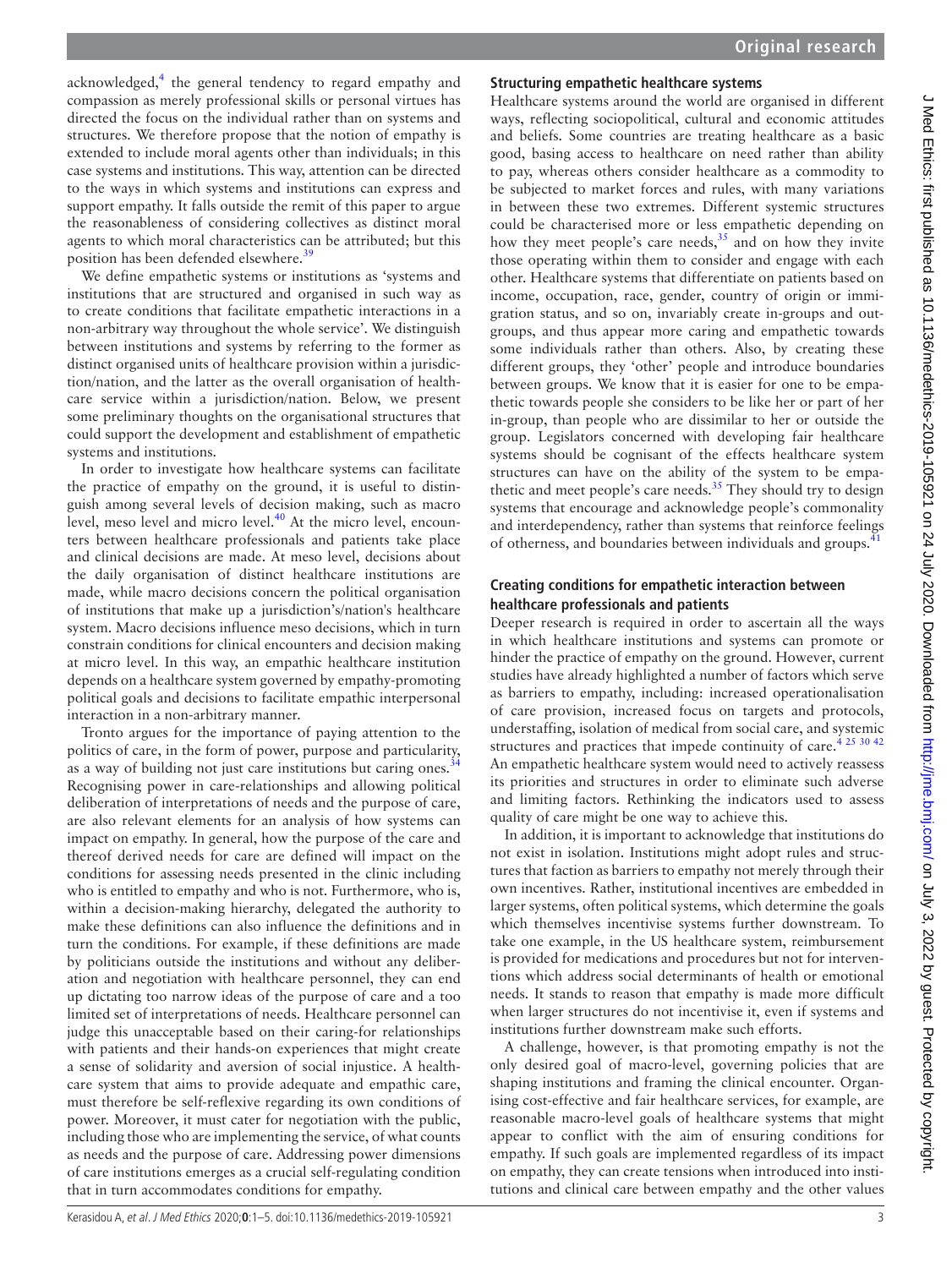they are set to promote (eg, cost-effectiveness). Institutional budget requirements can, for example, lead to understaffing that in turn constraint the conditions for empathy. Thus, an overall aim for an empathetic healthcare system would be to design a comprehensive set of macro-level policies that are sensitively constructed to avoid hampering healthcare workers' opportunities for developing the ability to exercising empathy at the micro level.

#### **Introducing policies that allow healthcare professionals to develop and exercise empathy**

It is not reasonable for healthcare institutions and systems to require that their staff behaves empathetically, without paying attention to and creating structures and policies that permit the development and flourishing of empathy.<sup>[1](#page-4-0)</sup> Healthcare institutions need to demonstrate care and empathy towards the healthcare professionals serving under them. For example, they should help staff develop resilience in the face of the emotional labour of providing high quality empathetic care, tend to their psychological and emotional well-being, and also protect them from conditions of overwork, underpay and unfair treatment that leads to burn-out and feelings of being undervalued.

Also, attention towards empathy and the importance of achieving it on the micro level should be explicitly stated as a priority goal for healthcare systems and built into all governing instruments, including in measuring, assessing and evaluating strategies. In addition, providing empathic care should be an explicit aim of all healthcare professions. Macro-level decisions can also demand that healthcare personnel on the top of the hierarchical order are held responsible for ensuring and maintaining focus on empathy in the clinic and for facilitating easily accessible channels for the reporting of conditions that hamper empathy.

#### **Considering organisational structures that render the healthcare system empathetic**

Our suggested definition of an empathic healthcare institution/ system above emphasises the importance of systems and institutions to be structured and organised in such a way that they create conditions for empathetic interaction between healthcare professionals and patients *'in a non-arbitrary way throughout the whole service'*. A system is not empathic if only one group of healthcare professionals works under conditions that allow them to foster empathy in the service they provide, if only some institutions are organised with empathy in mind, or just one phase of the care pathway leaves room for healthcare personnel to demonstrate empathy. The empathy of a system is reflected in the overall strategy of meeting all healthcare needs empathetically throughout the system.

In order to realise systems as comprehensively and consistently empathic, empathy must be intentionally facilitated as part of all areas of the system a user may encounter. A substantive way of achieving this might be to follow the Levesque *et al* user access framework to identify areas where empathy can be directly experienced by a patient.<sup>43</sup> According to Levesque access to healthcare should be centred around five dimensions: (1) Approachability. 2) Acceptability. (3) Availability and accommodation. (4) Affordability. (5) Appropriateness. Following this framework an empathic healthcare system or institution would fulfil the follow conditions: First, such a system or institution must be accessible to anyone with a healthcare need, independently of other characteristics (eg, legal status). Second, the services provided must be acceptable to all, irrespective of cultural and social backgrounds. Third, services should be able

to accommodate patients' actual needs and living conditions. Fourth, they must be affordable, to avoid allowing arbitrary conditions, such as individual wealth, to determine care. Fifth and last, the provided service must be appropriate in terms of healthcare providers demonstrating empathy, such that patients are able to engage with their caregivers. All of these dimensions—in addition to care for the conditions of employees to develop and cultivate empathy—are required to entitle a healthcare system to the description *empathetic*.

While macro-level decisions taken by health authorities are subjected to the requirements suggested above, meso-level decisions carried out for distinct intuitions must be related to specific function of the institution within the comprehensively developed system. Yet, as underscored above, in order to foster empathy within institutions, there must be deliberation and negotiation over the politics and structure of care and healthcare institutions.

# **Conclusion**

Broadening the definition of empathetic healthcare to include healthcare institutions and systems requires a broader understanding of what makes empathy possible at macro, meso and micro levels. Rather than centring on the individual healthcare professional, a multitiered view is needed and should be the focus of future work on empathy in healthcare systems.

To realise an empathic healthcare system requires a much broader scope of macro-level decisions that explicitly and coherently relate to empathy than what has been discussed in the literature thus far. Seen in relation to Buchanan's social moral epistemology[,36](#page-4-22) the shaping of empathic healthcare systems or institutions on such extensive terms would be expected to strengthen positive attitudes towards empathy in everyone involved in developing and upholding these systems or institutions. Moreover, an empathic healthcare system or institution can now be positively and in more detail described on ideal terms as involving policy decision regarding targeted training of empathy in healthcare professionals, ensuring conditions for cultivating empathy amonth healthcare professionals, delegating responsiblity for overseeing empathy in clinical work, as well as intending developing implementation and evaluation of empathy promoting policies across all phases of heatlhcare access and provision.

**Twitter** Zackary Berger [@ZackBergerMDPhD](https://twitter.com/ZackBergerMDPhD) and Amy E Caruso Brown [@aeCarusoBrown](https://twitter.com/aeCarusoBrown)

**Acknowledgements** The authors would like to sincerely thank the independent reviewer for their time and attention to our paper, and for the extremely helpful insights and suggestions they provided.

**Contributors** AK is responsible for the conception, design, drafting and editing of the paper. KB contributed to the subsequent drafting of the manuscript. ZB and AECB commented on the various drafts. All authors contributed to the final editing and approved the final version of this manuscript.

Funding Dr Kerasidou's work is supported by the Wellcome Trust (203132/Z/16/Z).

**Competing interests** None declared.

**Patient consent for publication** Not required.

**Provenance and peer review** Not commissioned; externally peer reviewed.

**Open access** This is an open access article distributed in accordance with the Creative Commons Attribution 4.0 Unported (CC BY 4.0) license, which permits others to copy, redistribute, remix, transform and build upon this work for any purpose, provided the original work is properly cited, a link to the licence is given, and indication of whether changes were made. See: [https://creativecommons.org/](https://creativecommons.org/licenses/by/4.0/) [licenses/by/4.0/.](https://creativecommons.org/licenses/by/4.0/)